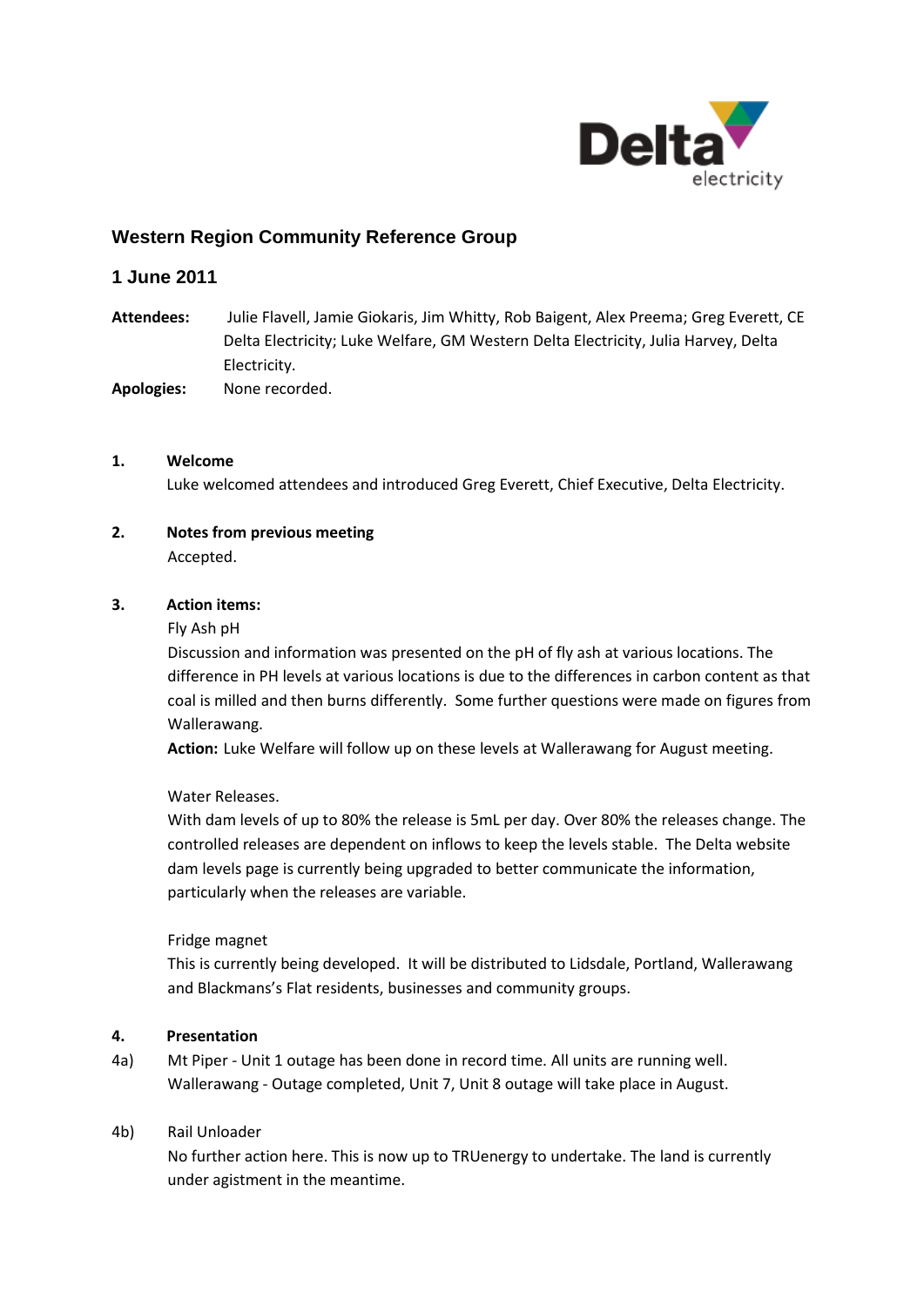#### 4c) Water Management

52.7% Oberon Dam. Most water out of Duckmaloi. Levels are at 75% overall. The Reverse Osmosis Plant has been commissioned and the pipeline to Mt Piper has been completed.

Questions were asked relating to the flow (6mL in the plant,  $10 - 12$ mL in pipeline) effectively 6mL at Mt Piper.

The process involves the reuse of some of the filtered water; the water is then moved along the pipeline to Mt Piper brine concentrator where is it further processed with the final remaining waste being mixed with ash.

4d) Gentrader

The Gentrader contract and relationships with TRUenergy have been positive to date. There is currently a judicial inquiry by the NSW government. The website link with the Terms of Reference can be found at

[www.lawlink.nsw.gov.au/lawlink/Special\\_Projects/ll\\_splprojects.nsf/pages/sciet\\_index.](http://www.lawlink.nsw.gov.au/lawlink/Special_Projects/ll_splprojects.nsf/pages/sciet_index) The submissions are closing 16 June 2011.

4e) Access Thompsons Creek Dam – Willow Vale Lane. We are currently waiting for the sign off on the document relating to access via Willow Vale Lane.

Action: Greg Everett will follow up on the progress with the Director of State Fisheries.

**5.** Member Feedback

### **6. General Business**

# 6a) Website Request that the Delta web page for CRG can be linked. This was agreed.

# 6b) Mobile Mill Recovery DA Lithgow Council

Community request is that Delta object to this on the basis that the location is not good, but that they approve of the idea. Julie F expressed concern about how the application would be assessed, as council is an interested party. Suggestion was that other locations be looked at such as Lamberts.

Action: Luke Welfare will discuss with Lithgow Council the DA and truck impacts.

6c) Transgrid Substation

Transgrid have commenced work on the substation. The removal of a portion of the pine plantation by Forests NSW has also commenced. Transgrid with assistance from Delta have produced a flyer for residents outlining the program and providing contacts for community information.

The revegetation of the pine plantation area was discussed and the WCRG advised that the area will be revegetated, a plan will be developed and the community consulted. The WCRG